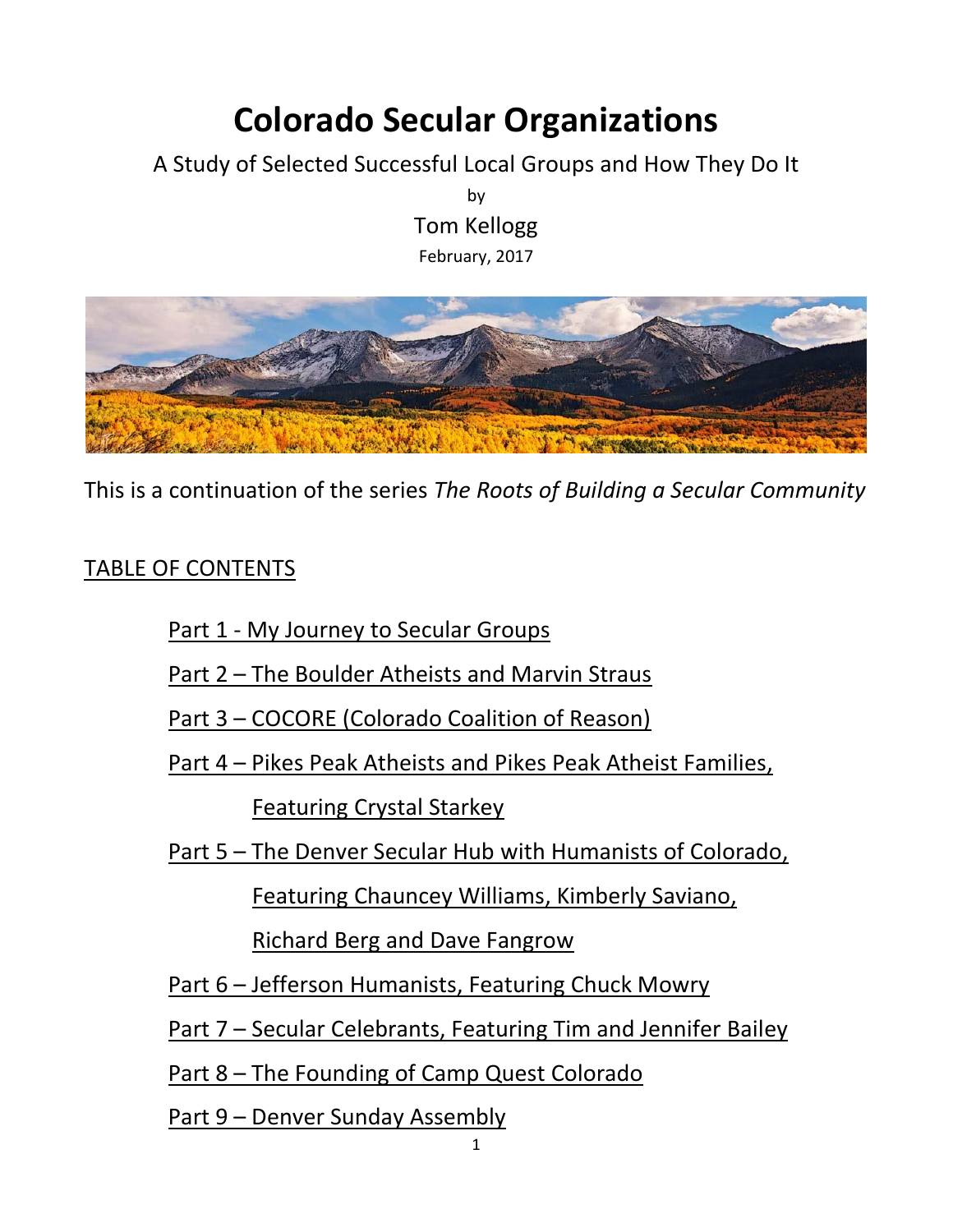## Part 1 - My Journey to Secular Groups

This is a research study that features selected successful secular groups in Colorado, some that I am directly connected with. I delve into the inner workings of how the groups do it. The goal here is to highlight successful groups and showcase them to show working models for others to learn from. Colorado has a very thriving and diverse secular community that is growing fast.

Every group out there is unique, and has struggled along the way. Many completely failed, but the ones that survive and finally flourish have something special going on. It is a strong foundation that was built to last. However, what it really comes down to are the people with a vision and passion to make it work. They share a common goal - to live in a beautiful secular community. So, how do these groups build something that attracts and keeps members? What does the organizational structure and event planning look like? What is the glue that holds it all together?

First, I want to paint a picture to give some historical background. Every person's journey into the secular world is different. Here is a brief story of my journey, and how I got involved with local groups, and learned how to do community building, which I'm still learning. Eventually, this lead me to involvement in some national organizations as well.

I grew up in Boulder, Colorado, in a non-religious family, although until less than 10 years ago, I had no idea that there was a secular world growing around me. I never went to church, and even though it was strange, did not pay much attention to it. I knew that gods didn't exist, but considered myself agnostic.

## **An Introduction to the Organizations in this Study**



In the summer of 2008, while at the Boulder Creek Festival, I was brave enough to nervously walk up to **the Boulder Atheists** booth. Who were these atheists? There were two people running the booth. Marvin Straus (who later became my mentor) talked about how atheists are decent and positive contributors of society, respectful of other beliefs. Larry (still a great friend) on the other hand, talked about how the Bible is bullshit, and teaching it to children is child abuse. He said that churches should pay their share of taxes or just go away. Suddenly, I was looking into a mirror and these folks were kindred spirits. The next year I was in the booth, and within a few years after that became the President of the Boulder Atheists for a term. Virgil Anderson is the current President, and Russ Holsclaw, a longtime board member is the Secretary/Treasurer. The group was founded in 2001.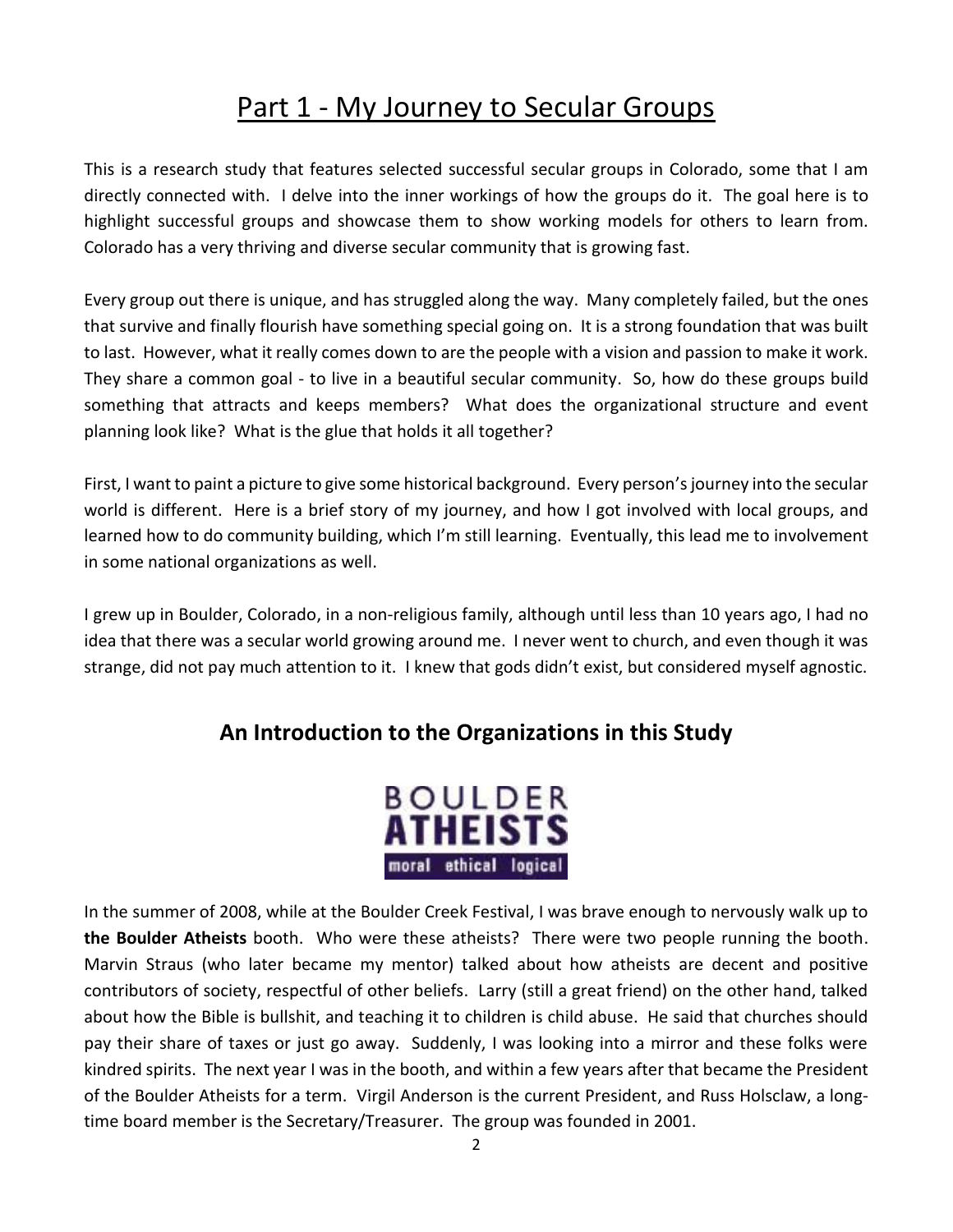My life had changed forever and I was saved. A new wonderful world opened up to me. Intuitively, one of my very first observations was a huge need for secular community and immediately got to work on helping to build it. The Boulder Atheists were one of the very first open atheist groups in Colorado when it started in 2001.



Marvin Straus is the Co- Founder of the Boulder Atheists and one of the main Founders of **COCORE (Colorado Coalition of Reason**) in 2002. It was the very first CoR group in the country, and became a model for UnitedCoR. There are now CoR groups all over the country, each one run differently. COCORE is an umbrella organization where leaders of each member group can communicate directly with each other. It has helped to co-host and connect multi-group events. Also, each group can display the COCORE banner and use it as a way to help promote events and programs. Marvin eventually handed COCORE over to me and there are now 25 Colorado secular groups represented. The main computer tool is an email Google Group with several leaders or representatives from each group. Emails sent to the group by a member of the group go to all other members.



Colorado Springs, the Bible Belt of Colorado has several great secular organizations, but one group stands out from the rest, **Pikes Peak Atheists and Pikes Peak Atheist Families**, founded in 2011. Crystal Starkey, one of the main organizers and founders, was interviewed for this unique story, which is truly amazing. It demonstrates how passion can turn into endless energy.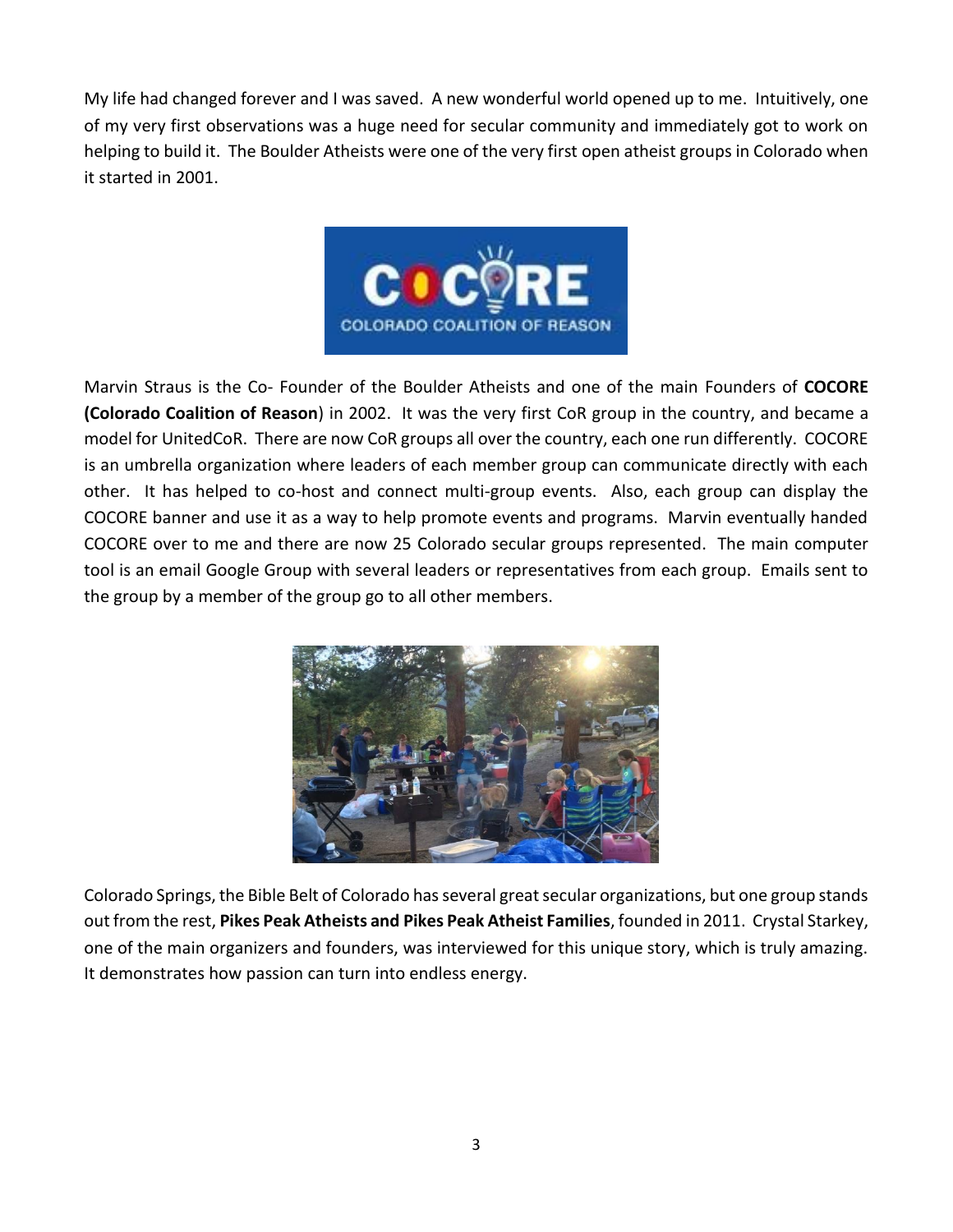

Richard Berg, a prominent secular leader in Colorado, is the current President of **Humanists of Colorado** in Denver. It is older than the Boulder Atheists and probably the oldest secular group in Colorado, and is an official chapter of the American Humanist Association. Eventually, I joined HOC. Richard was also one of the original founders of the Denver Secular Hub, along with Kimberly Saviano, Dave Fangrow and others.



In 2013, **the Denver Secular Hub** opened, founded by members of Humanists of Colorado and other individuals. The Hub has become an amazing resource for the secular community and hosts some of the local Denver group's events, and has many of its own events with something for everyone. I regularly attend events there. It is a true grass roots organization that has grown into a mecca with a totally unique success story that is a role model to follow. This is why I am excited to write about the Denver Secular Hub.



In 2014, **the Jefferson Humanists** launched, and I am now a part of this great organization. It was founded by Chuck Mowry, who has a professional background in organizational planning and management. He created a base foundation like nothing I have ever seen. The group is extremely well organized, and is growing fast for a new group. The Jefferson Humanists are an official chapter of the American Humanist Association.